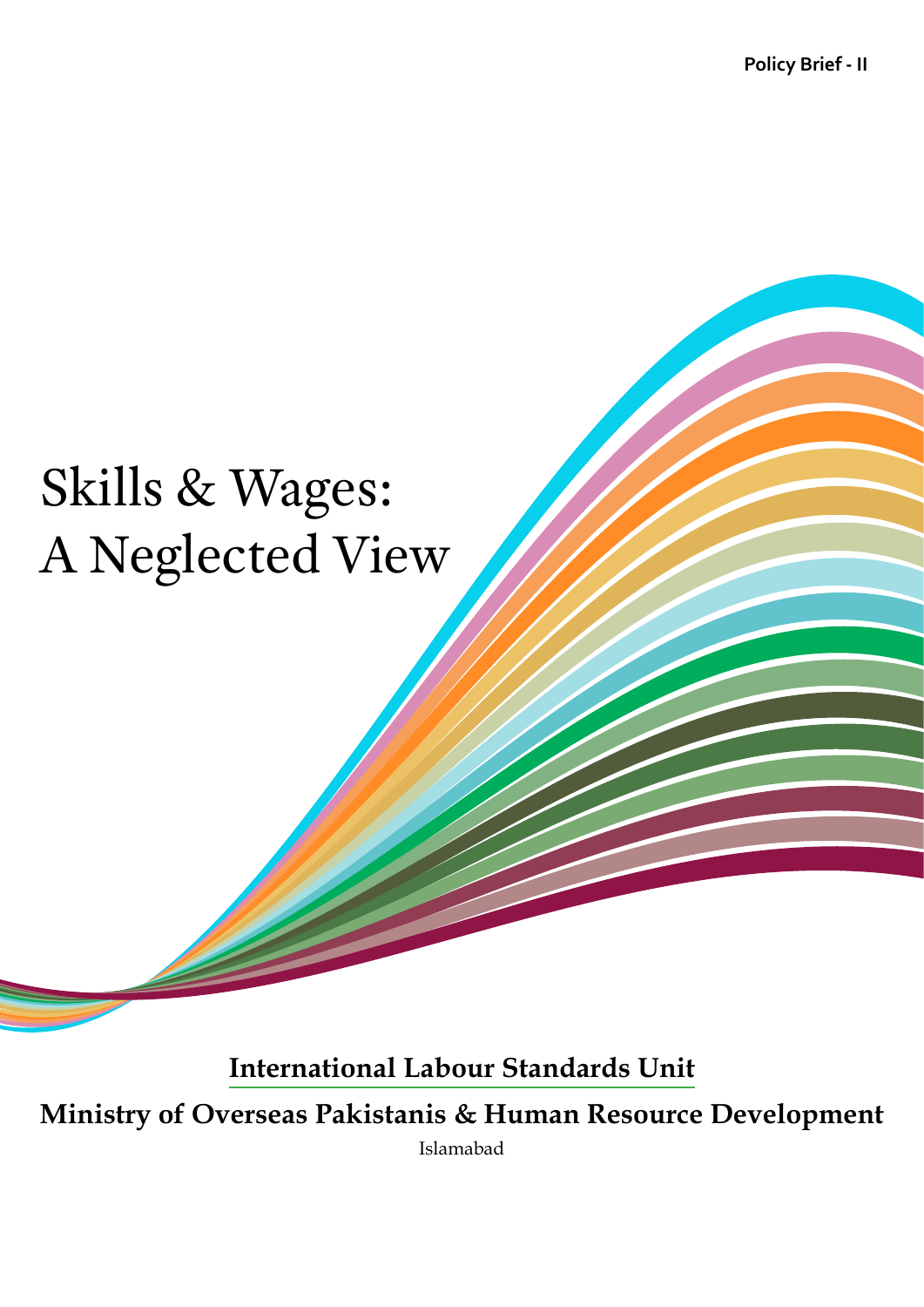A country's prosperity depends on the number of people working and how productive they are, which in turn rests on the skills they possess and how effectively these skills are employed. Skill are a foundation for decent work. Skill development has a central role in maintaining both productivity and employment growth. It fosters a virtuous cycle of higher productivity, more and better quality employment (free of exploitation), increased income and development (leading to a decrease in poverty). Skill development encourages domestic and foreign investment, leads to higher wages, expands labour market opportunities and reduces social inequalities.

The right to education is enshrined in article 25-A of the Constitution of Islamic Republic of Pakistan 1973. Article 37 of the Constitution further elaborates on the subject and urges to State to:

(b) remove illiteracy and provide free and compulsory secondary education within minimum possible period;

**(c) make technical and professional education generally available and higher education equally accessible to all on the basis of merit.**

In order to fulfill these constitutional obligations, National Vocational & Technical Training Commission (NAVTTC) was established through an Act of Parliament in 2011. An earlier form of NAVTTC already existed in the shape of National Vocational & Technical Education Commission (NAVTEC) since 2005. NAVTTC is the apex body at national level to regulate, facilitate and provide policy direction in the realm of vocational and technical training in the country.

The extent to which NAVTTC has succeeded in meeting its mandate is not the topic of discussion here. What we aim to analyse in this brief is situation of skills in Pakistan, corresponding wage rates and the impact of such wage rates on workers to develop further skills. We use data from Labour Force Survey (LFS) 2013-14 (most recent data available) for analyzing the skills profile of the country. Labour Force Survey divides occupations in nine major occupational groups which can be reclassified in three board groups based on the level of skills required for these professions/ occupations. Box 1 explains the classification into "highly skilled", "skilled" & "unskilled" categories.

| <b>Occupational Classification by Skill Levels</b> |                                                                                                                                                                                                  |
|----------------------------------------------------|--------------------------------------------------------------------------------------------------------------------------------------------------------------------------------------------------|
| <b>Highly Skilled</b>                              | Managers; Professionals; Technicians and Associate Professionals                                                                                                                                 |
| <b>Skilled</b>                                     | Clerical Support Workers; Service and Sales Workers; Skilled Agricultural, For-<br>estry and Fishery Workers; Craft and Related Trades Workers; Plant and Ma-<br>chine Operators, and Assemblers |
| Unskilled                                          | <b>Elementary Occupations</b>                                                                                                                                                                    |

Box 1

Of those employed (56 million), 42.6 million are in the skilled professions, 8.7 million in the unskilled profession and 5 million in the highly skilled professions. Women constitute nearly 20% of all these categories.



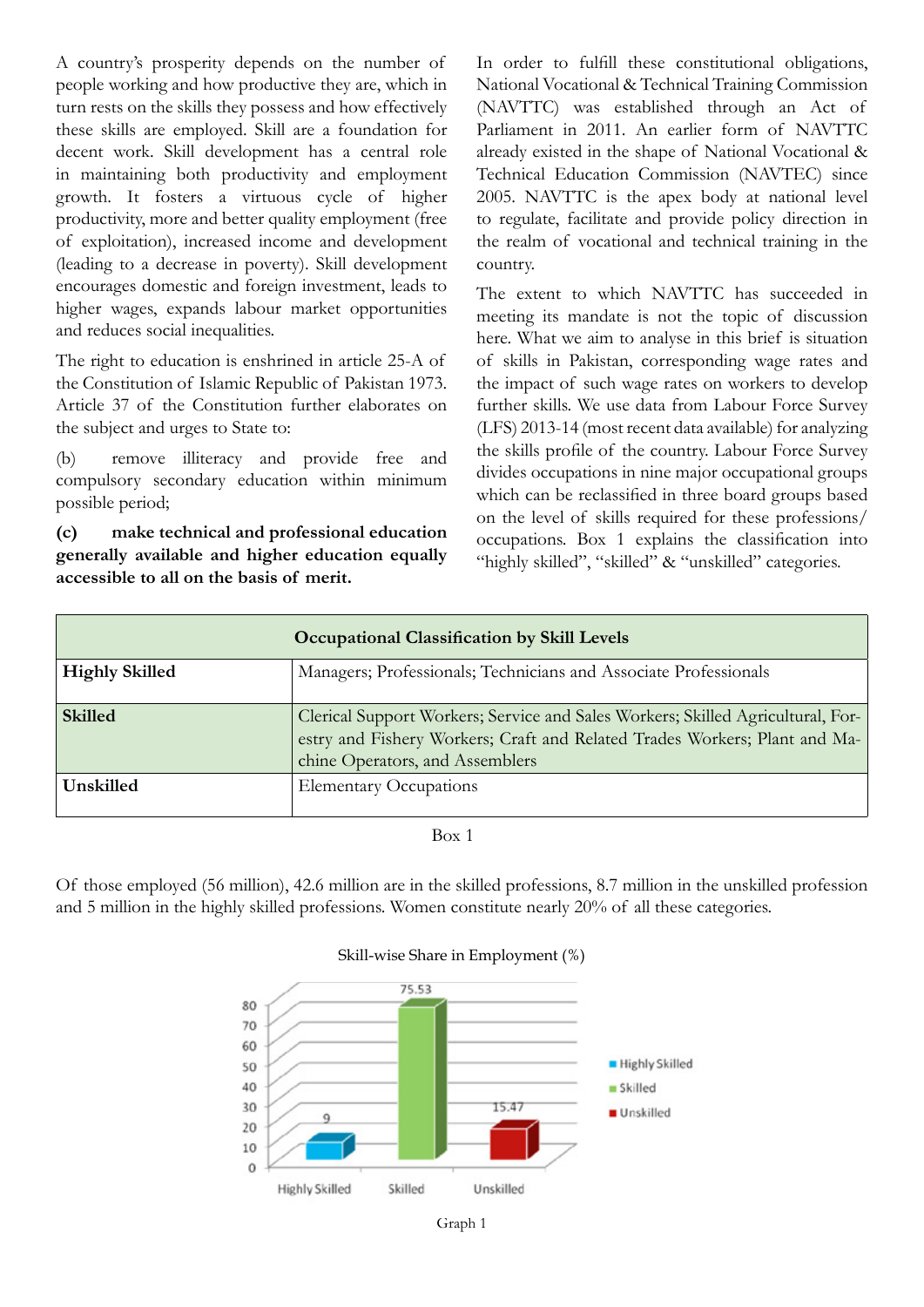

The occupation wise share in employment (Figure 1) indicates the occupations where our work force is most concentrated. More than four times of highly skilled workers (managers, professionals and technicians) are employed in agriculture, forestry and fisheries. The craftsmen & related trade workers are less than those engaged in elementary occupations. Managers, professionals, technicians and plants operators combined still number less than those engaged in occupations requiring limited skills.

Figure 1 is indicative of serious shortage of people with strong cognitive skills as it clearly tells us where most Pakistanis are working. Skill building is a process and not an isolated event. The three important types of skills include creative & cognitive skills, personal & social skills, and vocational & job skills. No nation has produced a highly qualified skilled workforce without first providing its people with a strong education. Education allows both the horizontal and vertical social mobility and allows people to come out of poverty. The analysis of LFS data indicates that with higher educational achievement, not only wages increase but workers also have an array of occupations to choose from. Those with a Degree (bachelors and higher levels) education are employed in highly skilled and skilled professions (98%).

If we analyse the earnings of employed labour force by skill level, it is evident that 25% of the workers employed in highly skilled occupations were earning less than the minimum wage announced for unskilled workers. It must be reminded here that minimum monthly wage for unskilled workers in 2013-14 was Rs.10,000. Here, we also observe greater gender wage gap. Among 100 highly skilled male workers, 19 were earning less than Rs.10,000 while in female workers, the ratio is more than double (43 out of 100). Among the skilled workers, those earning less than the minimum wage for unskilled workers are 45%. This ratio is 42% in male skilled workers while rises to 84% among the

## female skilled workers.

If we look at the sectoral distribution of employed workers by skill level, it becomes obvious that highly skilled women workers are concentrated in two professions (91% engaged in education and health & social work) while male highly skilled workers are engaged in manufacturing as well as education and health sectors. Among the male skilled workers, majority are engaged in agriculture (41%) followed by wholesale & trade  $(22\%)$  and manufacturing  $(16\%)$ . On the other hand, women skilled workers are mostly engaged in agriculture (81%) followed by manufacturing sector (15%). Although highly skilled women workers are employed more and more in education and health & social worker sectors, however women are exploited the most in these two sectors as 88% of the highly skilled women workers were earning less than minimum wage (Rs.10,000) in 2013-14.

Another aspect of skill level with respect to educational attainment and wage level was examined and it appears that a great percentage (31%) of highly skilled workers with a 14 years or higher level of education earns less than the minimum wage announced for unskilled workers. Women again are concentrated in this category.